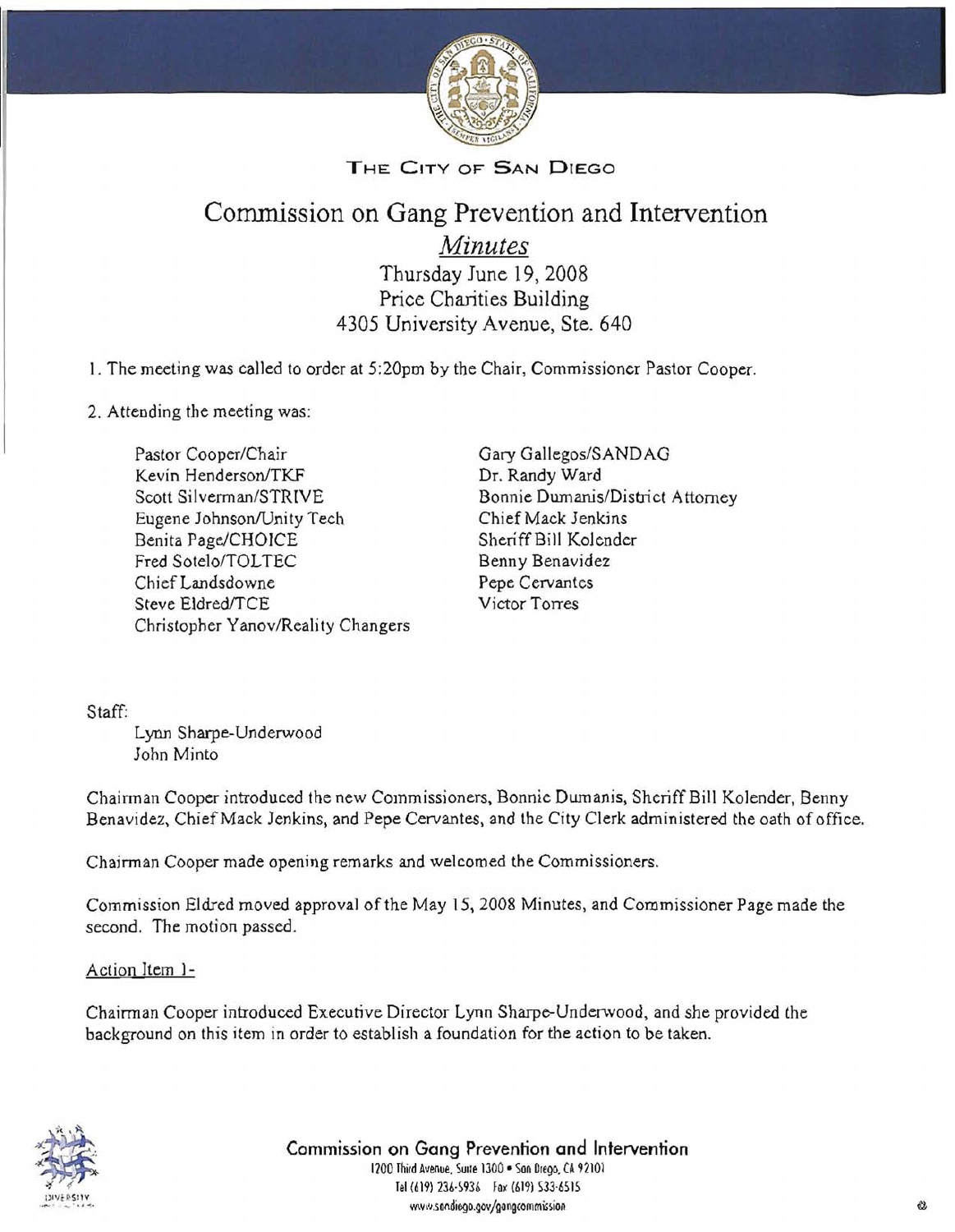The Executive Director explained that City Heights employed a collaborative process to address the issue of truancy by conducting sweeps over the last four years, and research shows that collaborations with non-profit, community based organizations onsite expedites the involvement of youth and parents with diversion or intervention programs.

The Executive Director presented a document providing details of the Truancy/Curfew Sweep processes for discussion, and reported curfew sweeps have taken place in the Southeastern community of San Diego. Executive Director Sharpe-Underwood introduced the Police Captain, Tony McElroy from the Southeastern Division to talk about the sweeps. Captain McElroy said he watched the community based organizations onsite talk with the youth, and it has had a positive effect.

The Executive Director finished the report by highlighting the experiences of the sweeps in Southeastern and City Heights. She suggested the process of collaboration be used by the different police commands as a template for truancy and or curfew sweeps. The commissioners then discussed the issue.

Commissioner Kolender asked if there was any focus on the parents.

Captain Mc Elroy explained the CBO(s) are meeting with the children, and the parents to talk about the City of San Diego curfew ordinance, and the resources available to them.

John Minto explained one of the reasons for starting the program is City Heights was based on years of interviewing children. The convincing factor showed children cited or arrested go through the Juvenile Justice System, fall victim to psychological events that might ruin them for life. The idea of this program is to pick the children up for one of these violations, and return them to the staging location, contact their parents and have the parents come down also. Parents are in the process from the start. It is understood parents have to be part of the entire process.

Commissioners Dumanis and Kolender suggested the County of San Diego and every incorporated City within the county should be involved.

Commissioner Kolender volunteered to report out to the County Chiefs regarding the efforts to create the best practice county wide.

Chairman Cooper suggested a motion be made to continue dialogue and discussion on the particular motion.

Commissioner Lansdowne moved the Commission take the recommended action, and Commissioner Kolender made the second.

The Commission discussed the motion) and Commissioner Lansdowne amended his motion to state: The commission recommends a collaborative truancy/curfew process be used based on best practices, and further recommends the City of San Diego collaborate with the County of San Diego to create a county wide policy based on the same practice. Commissioner Kolender agreed to the amendment.

Discussion occurred and the motion was voted upon. The Motion carried.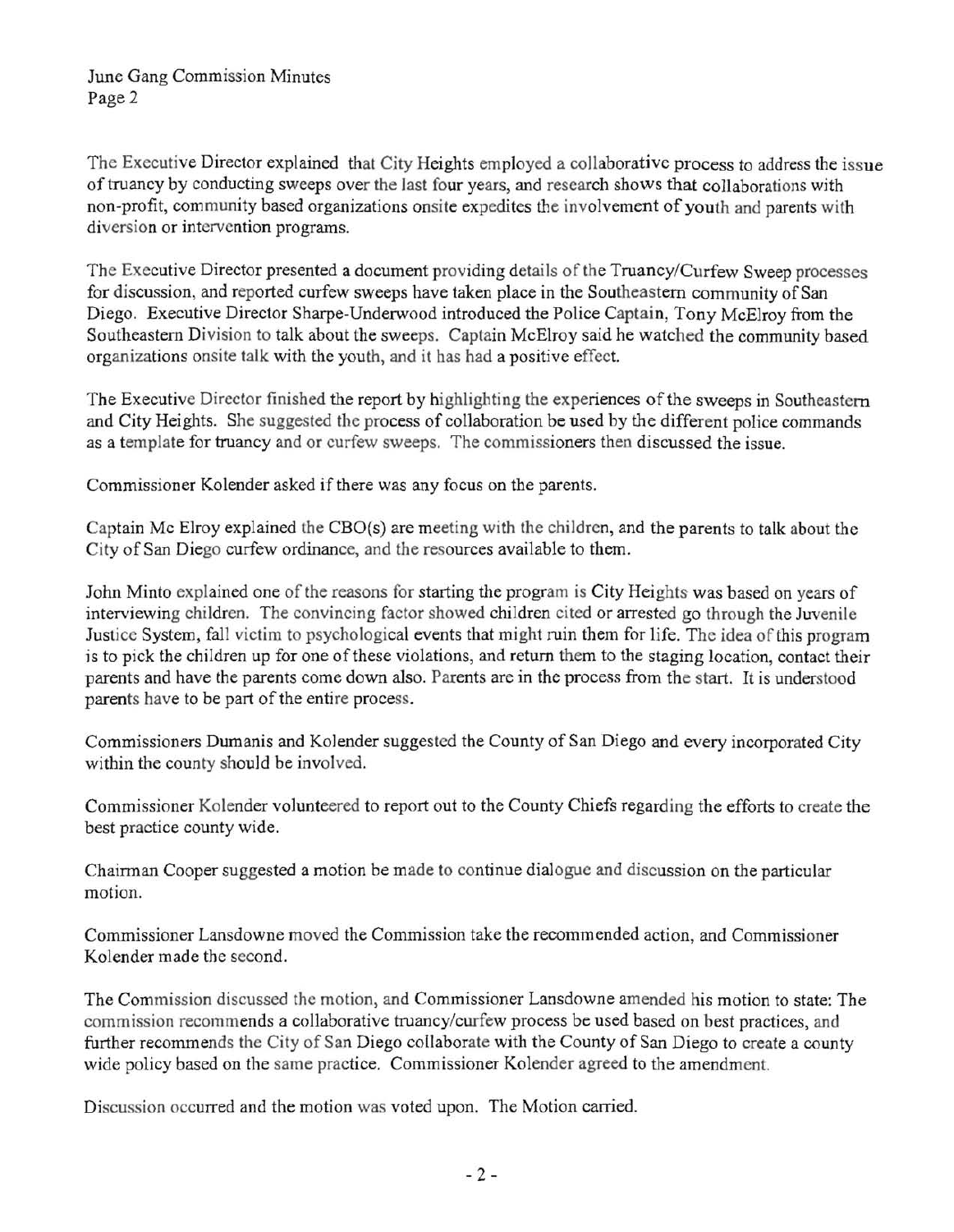June Gang Commission Minutes Page 3 Action Item 2-

Executive Director Sharpe-Underwood explained this item was brought forward as a result of Proposition 63, and based on conversations with the county regarding the gang commissions input. Commissioner Steve Eldred helped craft the document, and references from the book, "Murders No Accident," a book on youth violence which described the types of organizations needed to make the collaborative successfuL The document also addressed Youth Violence Prevention, Intervention and Social Policy. The document even contained quotes from a report from the Surgeon General.

Chairman Cooper called for a motion to submit the document to County Mental Health and accept the report and Commissioner Dumanis moved to accept the report. Commissioner Jenkins seconded the motion, and the motion carried with Commissioner Yanov voting "No."

#### Discussion Item #1

1. Current Information Scan - Lt. Andy Mills provided the stats for the month of May:

May 2008

#### STREET GANG UNIT CASE STATISTICS

| GANG CASES CURRENT MONTH                                 |      |                                           | GANG CASES YEAR TO DATE |                 |                   |                          |
|----------------------------------------------------------|------|-------------------------------------------|-------------------------|-----------------|-------------------|--------------------------|
|                                                          |      | <b>TOTAL</b><br>(Month)                   |                         | TOTAL<br>(2008) | Compare<br>(2007) | Change<br>(2007 to 2008) |
| 187 (Homicide)                                           |      |                                           |                         |                 | 8                 | $-1$                     |
| 664/187 (Attempt Homicide)                               |      | $\bf{0}$                                  |                         | 5               | 5                 | $\boldsymbol{0}$         |
| 245 (Assault with a Deadly Weapon)                       |      | 25                                        |                         | 122             | 104               | 18                       |
| 246/247 (Shooting at a House/Vehicle)                    |      | 0                                         |                         | 4               | 6                 | $-2$                     |
| 211 (Robbery)                                            |      | 7                                         |                         | 65              | 39                | 26                       |
| 10851(Auto Theft)                                        |      | 6                                         |                         | 26              | 29                | $-3$                     |
| OTHER (All other Crimes)                                 |      | 35                                        |                         | 200             | 181               | 19                       |
| TOTAL                                                    |      | 74                                        |                         | 429             | 372               | 57                       |
| <b>GANG MEMBER DOCUMENTATION</b><br><b>CURRENT MONTH</b> |      | GANG MEMBER DOCUMENTATION<br>YEAR TO DATE |                         |                 |                   |                          |
| <b>DOCUMENTED</b>                                        | 40   |                                           | <b>DOCUMENTED</b>       | 303             | 197               | 106                      |
| PURGED                                                   | 42   |                                           | PURGED                  | 161             | 171               | $-10$                    |
| TOTAL POPULATION                                         | 3845 |                                           | TOTAL POPULATION        | 3845            | 3645              | 200                      |

Lt. Andy Mills reported there were positive statistics the past period. Such as, three less homicides, and shootings were down significantly. Robberies and assaults with deadly weapons were up. Lt. Mills then shared a map of juvenile crime and discussed the maps and what had happened over the past month with juveniles.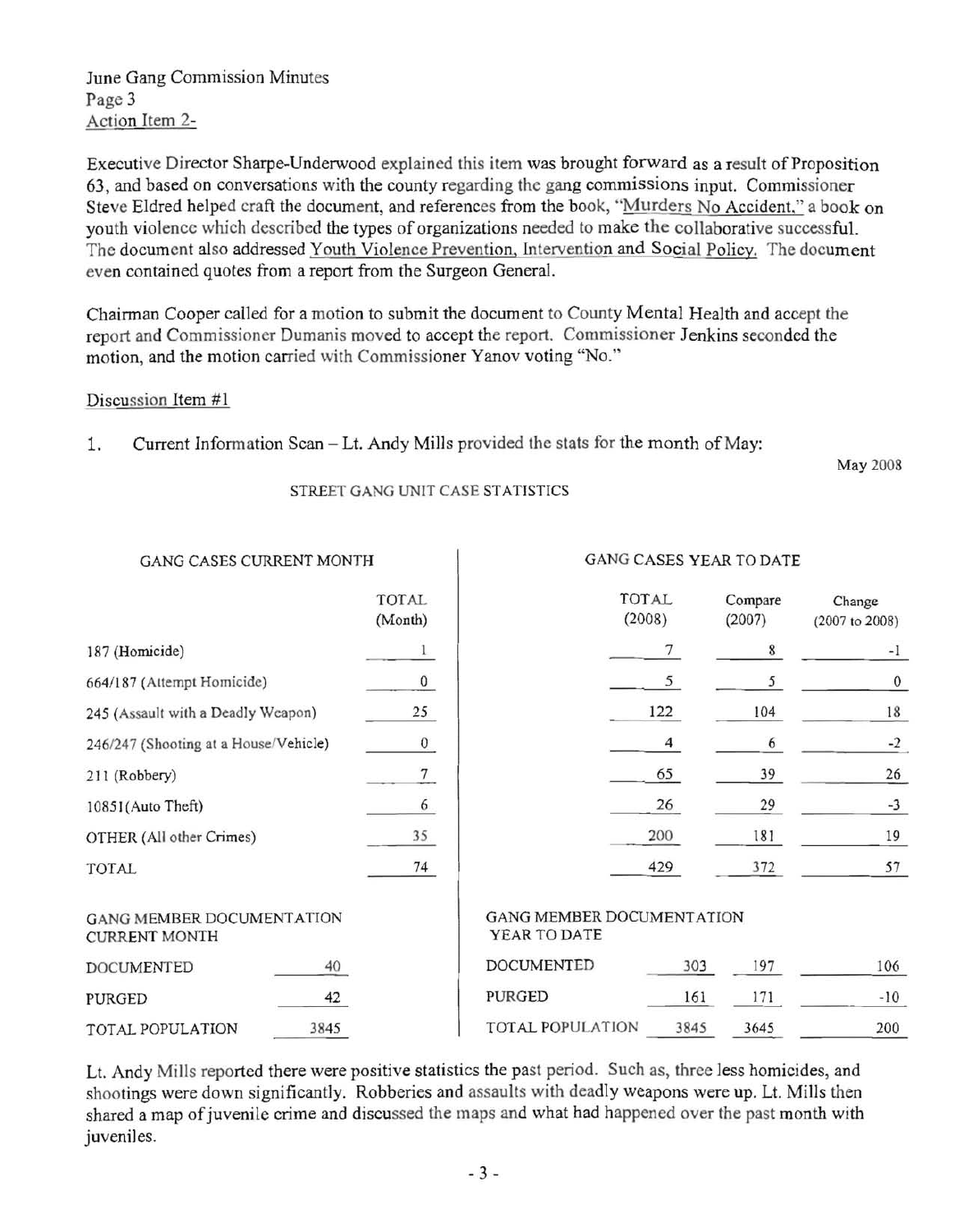June Gang Commission Minutes Page 4

Lt. Mills introduced Officer Jason Scott as an addition to the Gang Suppression as a gang intervention officer. Officer Scott described some ofhis duties and accomplishments since being selected for the position.

Lt. Mills described the criteria for gang member documentation, and discussed the five-year documentation period. The only system currently in place to remove a person from the gang file is for the five-year time period to expire.

A discussion then ensued on statistics that were to be reported to the Commission. Sharpe-Underwood mentioned that some Commission members wanted the Juvenile statistics reported on a regular basis. Chief Jenkins wondered whether there should also be some probation reports as well. After discussion, it was moved that an Ad Hoc Committee would research and discuss statistics and what should be reported to the Commission.

Members of Ad hoc Committee: Christopher Yanov, Mack Jenkins, Bonnie Dumanis, BiJl Kolender and Chief Lansdowne. Motion to create an Ad Hoc Data Committec: Moved by Mack Jenkins. Seconded by Steve Eldred. Vote: All were in favor

## Commission-Community Dialogue:

Mshinda Nyofu of the Ujima Instituted discussed the Safe Streets Act (Runner Proposition) Ujima Institute's Mission is to inspire personal and collective action for positive and social change. The Institute opposes the Runner Initiative which is on the November 4<sup>th</sup> 2008 ballot because they are incarcerating more and more young individuals. The Institute does not believe that some young people shouldn't be punished but they believe incarceration is overboard in the State of California. Further the Institute opposes the initiative because the state is bankrupt therefore we don't have the money or time for it.

Allen Anderson recently created a life skill training program; he and some residents are working with New Creation Church on a summer camp program which will be from July 21<sup>st</sup> to August 13<sup>th</sup>. His program also has a two year program for juniors and seniors to be able to have work experience by the time they graduate.

Andrew Chapman recently started a mentorship program to instill education, workmanship and life skills in the youth as well as training so when they get out of high school they are prepared for different jobs like banking, heating and air conditioning installation... Chapman and his colleagues have dedicated their lives to the youth in hope that they can make a difference.

## 7. Executive Director Report:

Grants Information:

- The Commission is assisting with the application of the Byrne Grant for \$250,000. The partners are San Diego State University, The California Wellness Foundation, and the Choice program.
- The focus of the grant is to create an outreach program in times of crisis.
- The Commission applied for a grant from Project Safe Neighborhoods to expand the Safe Passage Program.
- The Commission is working with Casa Familiar on a Weed  $&$  Seed grant.